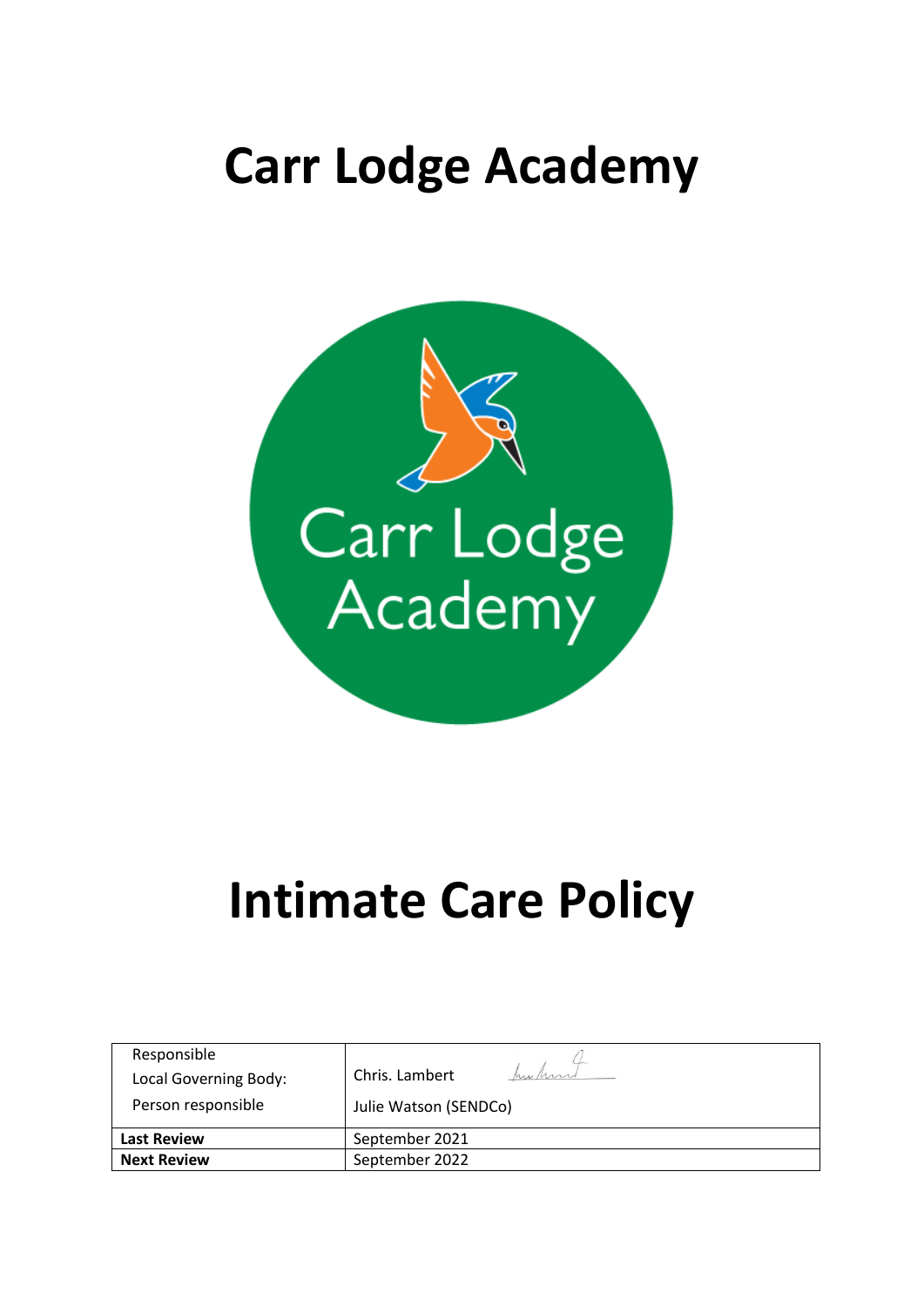#### **Introduction**

Carr Lodge Academy is committed to safeguarding and promoting the welfare of the children in its care. Meeting a pupil's intimate care needs is one aspect of safeguarding.

This Intimate Care policy should be read in conjunction with the following:

- The Safeguarding Policy
- The Health and Safety Policy
- The First Aid Policy
- The Managing Medicines Policy

#### **Definitions**

Intimate care can be defined as care tasks associated with bodily functions, body products and personal hygiene which demand direct or indirect contact with or exposure of intimate personal areas. This includes care associated with continence and menstrual management, as well as more ordinary tasks such as washing and dressing. It also includes the supervision of children involved in intimate self-care and the checking of intimate injuries in academy.

#### **Principles**

- All staff responsible for the intimate care of children will undertake their duties in a professional manner at all times. It is recognised that these adults are in a position of great trust. Visitors, volunteers and work experience students will not be involved in intimate care routines.
- All children will be treated with respect and no child should be attended to in a way that causes distress or pain.
- Children's dignity will be preserved and a high level of privacy, choice and control will be provided. Staff should have a high awareness of child protection issues. Staff behaviour is open to scrutiny and they should work in partnership with parents / carers to provide continuity of care wherever possible.
- Children are encouraged to gain awareness of personal safety through the Personal, Social and Health Education curriculum as appropriate to their development and level of understanding.
- A series of assemblies are planned during the year to cover road safety, stranger danger, e-safety etc…
- Sex and Relationships Education is taught in Year 5 and 6 to boys and girls separately. All parents are encouraged to attend the academy to see and discuss the materials used to deliver the programme.